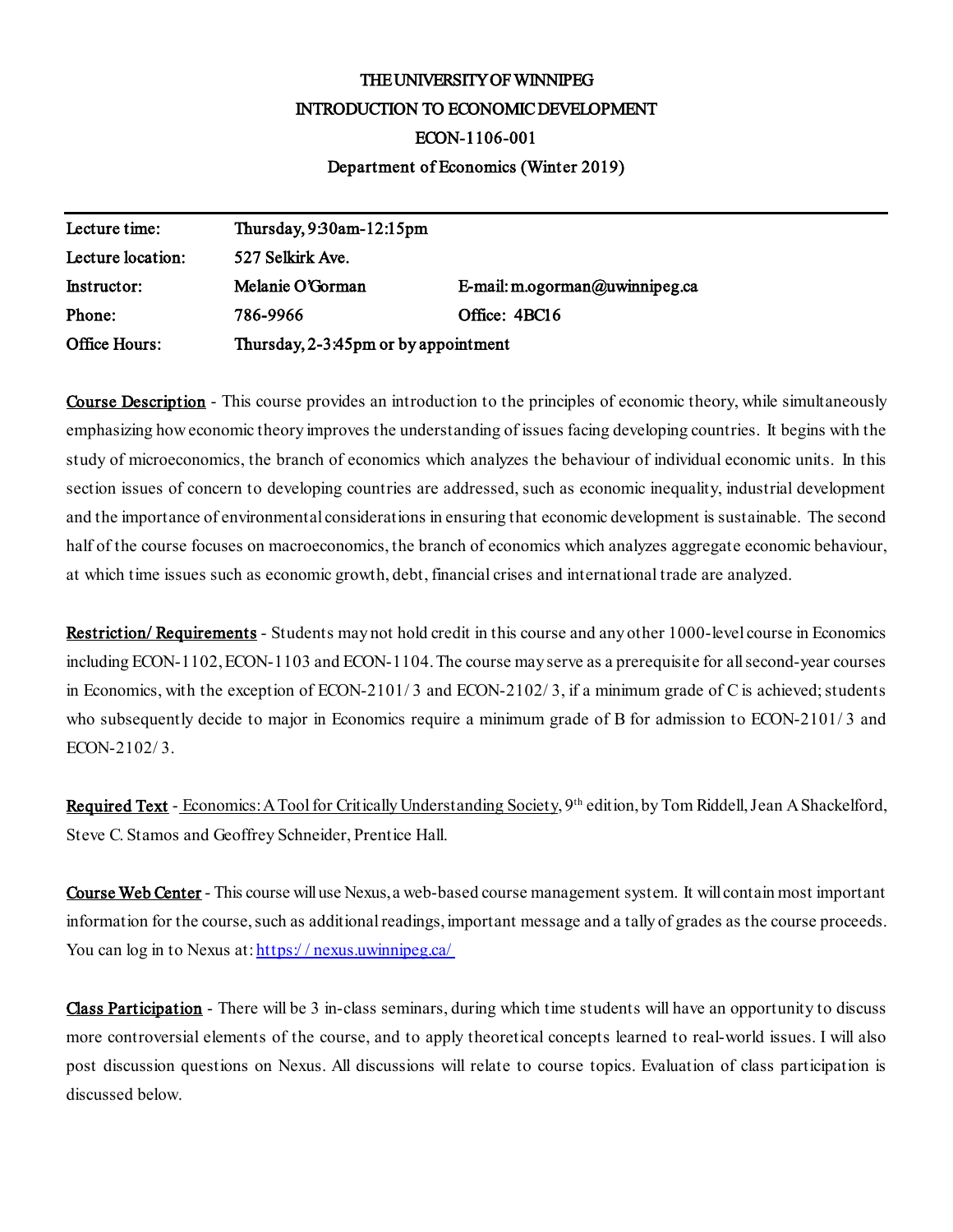# Course Outline\*

# Part 1: Microeconomics

- Chapter 6: Scarcity: "You Can't Always Get What You Want"
- Chapter 7: The Theory of Markets
- Chapter 8: Perfect Competition and Efficiency
- Chapter 9: Non-competitive Markets and Inefficiency
- Chapter 10: Resource Markets and the Distribution of Income
- Chapter 12: The Economic Role of Government

## Part 2: Macroeconomics

- Chapter 13: Macroeconomics: Issues and Problems
- Chapter 14: Macroeconomic Theory: Classical and Keynesian Models
- Chapter 15: Fiscal Policy: Government Spending and Taxation
- Chapter 16: Financial Markets, Money, and Monetary Policy
- Chapter 17: Aggregate Demand and Aggregate Supply
- Chapter 18: Unemployment, Inflation, and Stabilization Policy in a Global Economy

#### Part 3: International Economics and Finance

- Chapter 19: International Trade and Interdependence
- Chapter 20: International Finance
- Chapter 21: The Economics of Developing Nations
- Chapter 22: Modern Economic Systems

\* Some topics may not be covered due to time constraints \*Tests will cover all material in assigned chapters, unless otherwise stated.

## Evaluation

Assignments – due January  $29<sup>th</sup>$  and March  $19<sup>th</sup>$ ,  $2019 - 20\%$ Term test – February  $12<sup>th</sup>$ ,  $2019 - 20\%$ Seminar and Class Participation – 15% Final exam – Date and time TBA- 45%

Final exam dates will be posted on http://www.uwinnipeg.ca/index/current-exam-schedule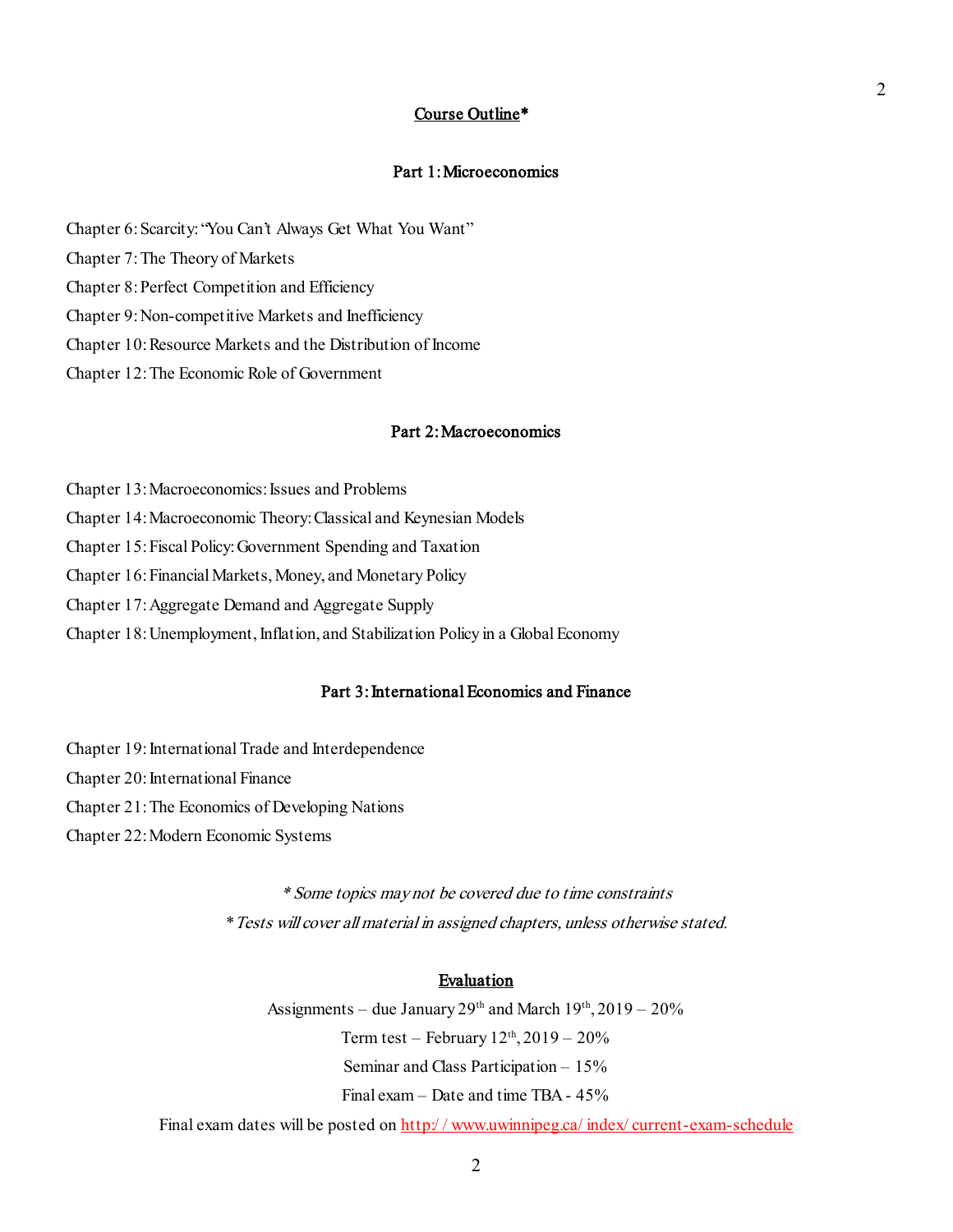# Grading of Seminar and Class Participation

There is no penalty for shyness. Students' tendency/ desire to participate in class discussion varies widely. Students who speak seldom in the large group can still earn a top participation mark by contributing actively to small group discussions and participating online. With this in mind, grading of class/ seminar participation will be evaluated as follows:

- Excellent participation (grade of 11-15%): The student contributes to almost every class/ online discussion, listens attentively and knows the readings very well.
- Good to very good participation (grade of 6-10%): Participation is the same as "excellent" but is less consistent. For example, the student participates when present but has missed a seminar or does not post in online discussions.
- Fair participation (grade of 1-5%): The student offers their own opinion without any connection to the readings. The student has missed more than 1 seminar and doesn't participate in online discussions.
- Unsatisfactory participation (grade of 0%): The student doesn't attend any seminars or post in online discussions. For seminar absences, a grade of zero will be given unless the absence is documented with an official note (a doctor's note or confirmation of the absence for personal or family reasons).

## Please be aware that the following Senate Regulations and faculty guidelines apply to this course.

• Senate approved final grades for all courses (other than pass/ fail) include A+, A, A-, B+, B, C+, C, D and F. Final grades shall be approved by the Department Review Committee and may be subject to change. The following conversion of final (percentage) grades to letter grades is as follows:

|  | A+ 90 and above A 85-89 A- 80-84 B+ 75-79 B 70-74 |  |  |  |
|--|---------------------------------------------------|--|--|--|
|  | $C+$ 65-69 C 60-64 D 50-59 F below 50             |  |  |  |

 March 15 is the final date to withdraw without academic penalty for courses which begin in January and end in April 2019. Students are encouraged to see the instructor for advice before withdrawing. (Note that withdrawing before the final date does not necessarily result in a fee refund.)

- No class during the Mid-Term Reading Week, February 17-23, 2019.
- The University is closed on February 18, 2019 for Louis Riel Day and April 19, 2019 for Good Friday.

 Students with documented disabilities, temporary or chronic medical conditions, requiring academic accommodations for tests/ exams (e.g., private space) or during lectures/ laboratories (e.g., note-takers) are encouraged to contact Accessibility Services (AS) at 786-9771 or accessibilityservices@uwinnipeg.ca to discuss appropriate options. All information about a student's disability or medical condition remains confidential

[http:/ / www.uwinnipeg.ca/ accessibility.](http://www.uwinnipeg.ca/accessibility)

 Students should read the Regulations & Policies section of the Course Calendar, including Senate appeals and academic misconduct (e.g. plagiarism, cheating)

http://uwinnipeg.ca/academics/calendar/docs/regulationsandpolicies.pdf. (Valuable information can also be found from the University of Winnipeg library video tutorial "Avoiding Plagiarism"

3